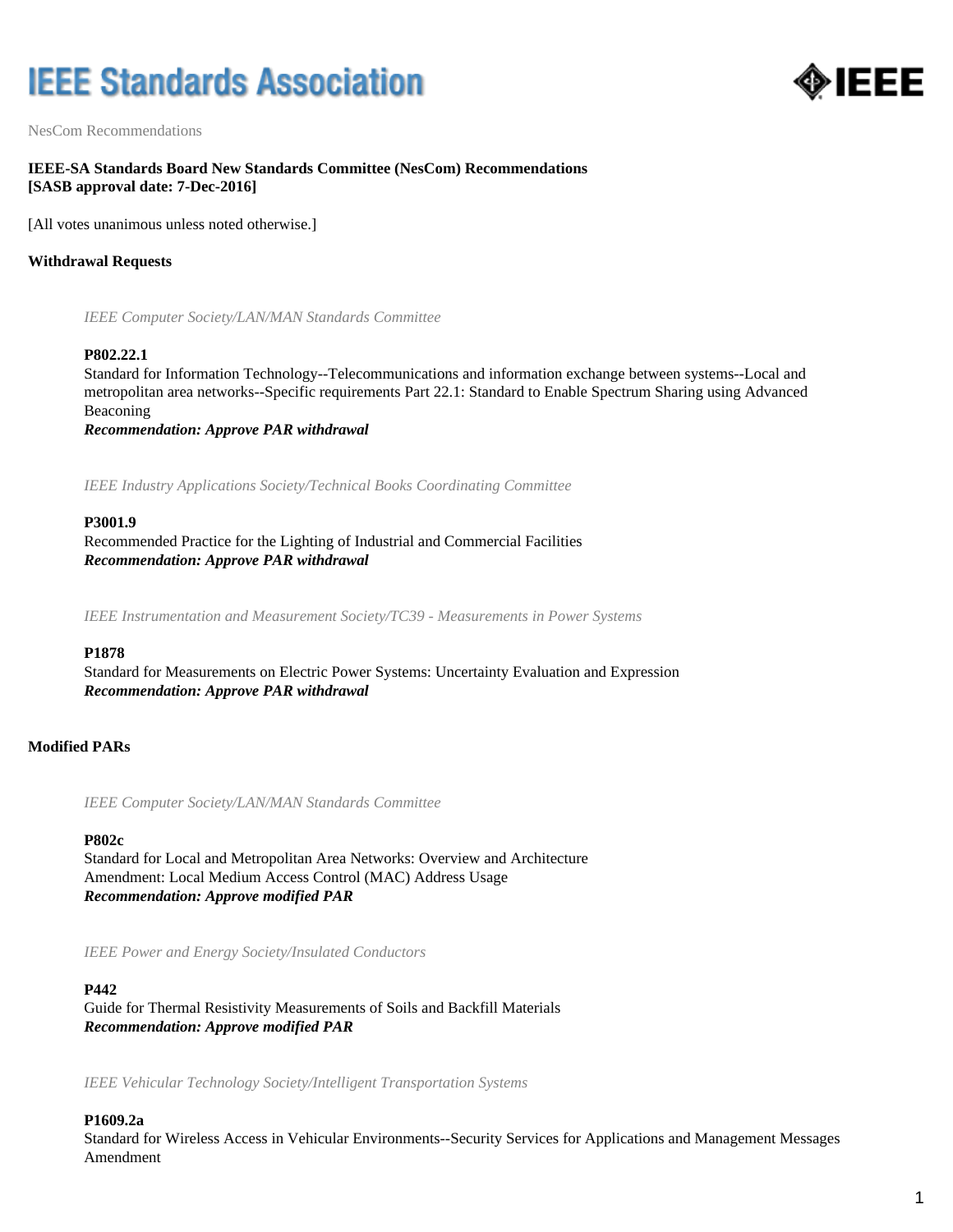### *Recommendation: Approve modified PAR*

### **Extension Requests**

*IEEE Computer Society/Test Technology*

#### **P1450.4**

Standard for Extensions to Standard Test Interface Language (STIL) (IEEE Std. 1450-1999) for Test Flow Specification *Recommendation: Approve request for an extension until December 2017*

#### **P1804**

Standard for Fault Accounting and Coverage Reporting to Digital Modules (FACR) *Recommendation: Approve request for an extension until December 2017*

*IEEE Communications Society/Standards Development Board*

# **P1903.1**

Standard for Content Delivery Protocols of Next Generation Service Overlay Network (NGSON) *Recommendation: Approve request for an extension until December 2017*

### **P1903.2**

Standard for Service Composition Protocols of Next Generation Service Overlay Network (NGSON) *Recommendation: Approve request for an extension until December 2017*

#### **P1903.3**

Standard for Self-Organizing Management Protocols of Next Generation Service Overlay Network (NGSON) *Recommendation: Approve request for an extension until December 2017*

*IEEE Industry Applications Society/Petroleum & Chemical Industry*

#### **P844.1**

844.1/CSA C22.2 No.293.1:Standard for Skin Effect Trace Heating of Pipelines, Vessels, Equipment, and Structures - General, Testing, Marking, and Documentation Requirements *Recommendation: Approve request for an extension until December 2017*

#### **P844.2**

844.2/CSA C293.2:Standard for Skin Effect Trace Heating of Pipelines, Vessels, Equipment, and Structures - Application Guide for Design, Installation, Testing, Commissioning, and Maintenance *Recommendation: Approve request for an extension until December 2017*

*IEEE Industry Applications Society/Technical Books Coordinating Committee*

#### **P3003.1**

Recommended Practice for the System Grounding of Industrial and Commercial Power Systems *Recommendation: Approve request for an extension until December 2017*

#### **P3004.3**

Recommended Practice for the Application of Low-Voltage Fuses in Industrial and Commercial Power Systems *Recommendation: Approve request for an extension until December 2017*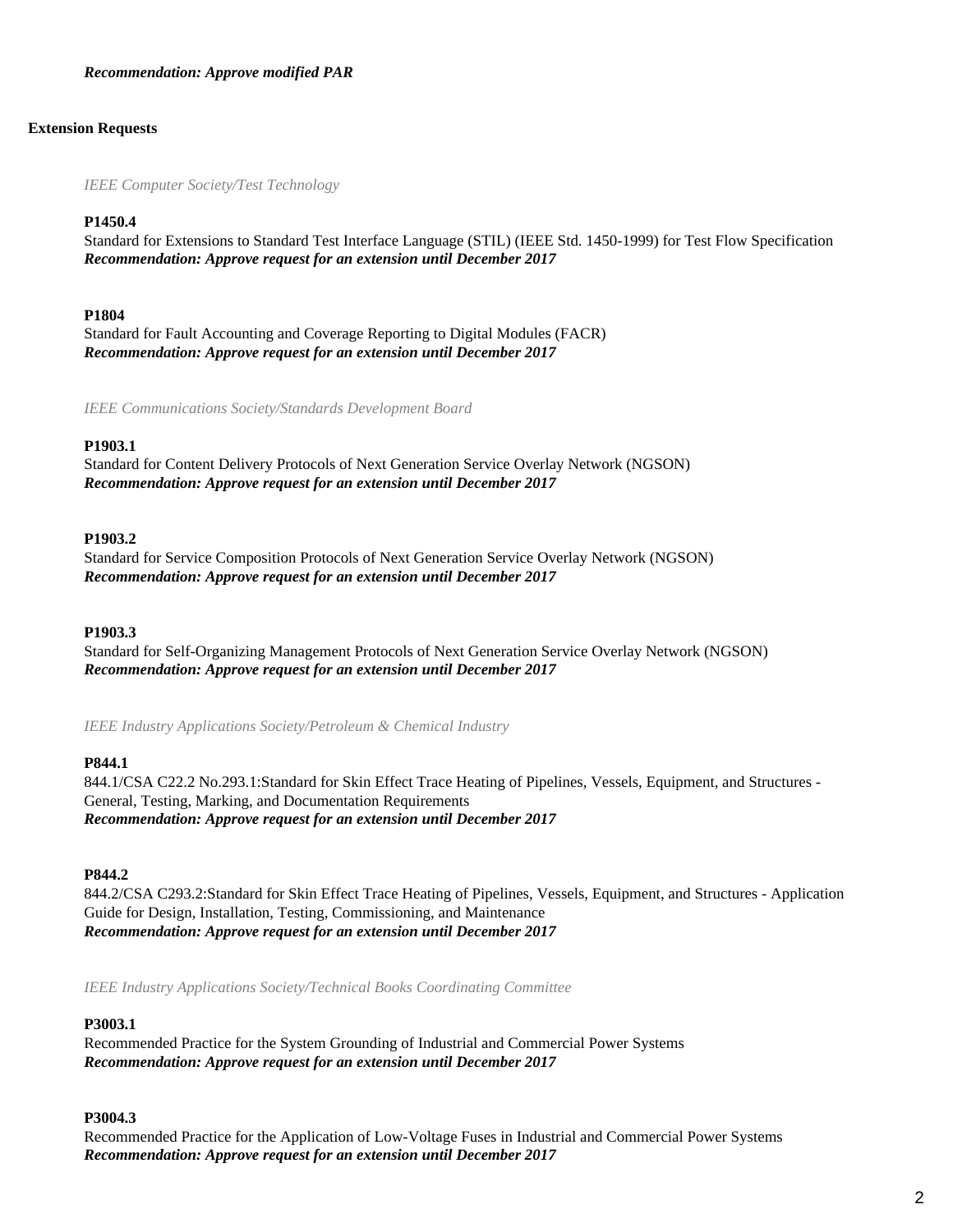### **P3004.10**

Recommended Practice for Generator Protection in Industrial and Commercial Power Systems *Recommendation: Approve request for an extension until December 2017*

#### **P3004.11**

Recommended Practice for Bus and Switchgear Protection in Industrial and Commercial Power Systems *Recommendation: Approve request for an extension until December 2017*

*IEEE Industrial Electronics Society/Industrial Electronics Society Standards Committee*

### **P21451-001**

Recommended Practice for Signal Treatment Applied to Smart Transducers *Recommendation: Approve request for an extension until December 2017*

*IEEE Instrumentation and Measurement Society/TC4 - High Frequency Measurement*

#### **P378**

Recommended Practices for Scattering Parameter Measurements Using Vector Network Analyzers *Recommendation: Approve request for an extension until December 2017*

*IEEE Instrumentation and Measurement Society/TC9 - Sensor Technology*

### **P1451.4a**

Standard for A Smart Transducer Interface for Sensors and Actuators - Mixed-Mode Communication Protocols and Transducer Electronic Data Sheet (TEDS) Formats - Amendment *Recommendation: Approve request for an extension until December 2018*

#### **P21451-1**

Standard for Smart Transducer Interface for Sensors and Actuators - Common Network Services *Recommendation: Approve request for an extension until December 2018*

# **P21451-1-4**

Standard for a Smart Transducer Interface for Sensors, Actuators, and Devices - eXtensible Messaging and Presence Protocol (XMPP) for Networked Device Communication *Recommendation: Approve request for an extension until December 2018*

*IEEE Microwave Theory and Techniques Society/Standards Coordinating Committee*

**P1549-2011/Cor 1** Standard for Microwave Filter Definitions - Corrigendum 1 *Recommendation: Approve request for an extension until December 2017*

*IEEE Power and Energy Society/Electric Machinery*

# **P112**

Standard Test Procedure for Polyphase Induction Motors and Generators *Recommendation: Approve request for an extension until December 2017*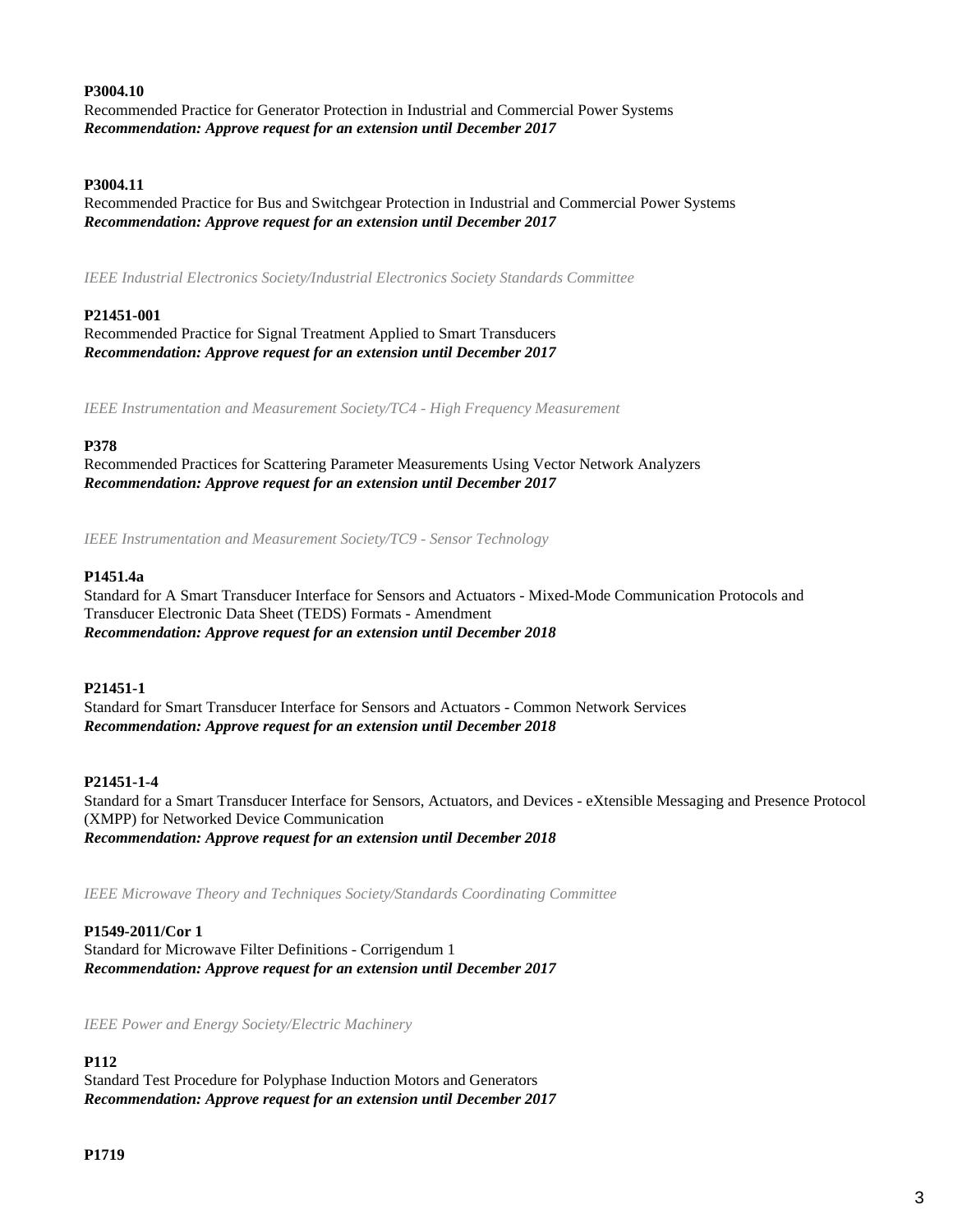# Guide for Evaluating Stator Cores of AC Electric Machines Rated 1 MVA and Higher *Recommendation: Approve request for an extension until December 2018*

*IEEE Power and Energy Society/Nuclear Power Engineering*

#### **P690**

Standard for the Design and Installation of Cable Systems for Class 1E Circuits in Nuclear Power Generating Stations *Recommendation: Approve request for an extension until December 2018*

# **P1082**

Guide for Incorporating Human Reliability Analysis into Probabilistic Risk Assessments for Nuclear Power Generating Stations and other Nuclear Facilities *Recommendation: Approve request for an extension until December 2017*

*IEEE Power and Energy Society/Power System Relaying*

# **PC37.116**

Guide for Protective Relay Application to Transmission-Line Series Capacitor Banks *Recommendation: Approve request for an extension until December 2019*

# **PC37.237**

Standard Requirements for Time Tags Created by Intelligent Electronic Devices - COMTAG(TM) *Recommendation: Approve request for an extension until December 2017*

# **PC37.241**

Guide for Application of Optical Instrument Transformers for Protective Relaying *Recommendation: Approve request for an extension until December 2017*

*IEEE Power and Energy Society/Surge Protective Devices/High Voltage*

# **PC62.82.2**

Guide for the Application of Insulation Coordination *Recommendation: Approve request for an extension until December 2018*

# **PC62.92.2**

Guide for the Application of Neutral Grounding In Electrical Utility Systems, Part II - Synchronous Generator Systems *Recommendation: Approve request for an extension until December 2017*

*IEEE Power and Energy Society/Surge Protective Devices/Low Voltage*

# **PC62.41.3**

Guide for Interactions Between Power System Disturbances and Surge Protective Devices *Recommendation: Approve request for an extension until December 2017*

*IEEE Power and Energy Society/Substations*

# **P693**

Recommended Practice for Seismic Design of Substations *Recommendation: Approve request for an extension until December 2018*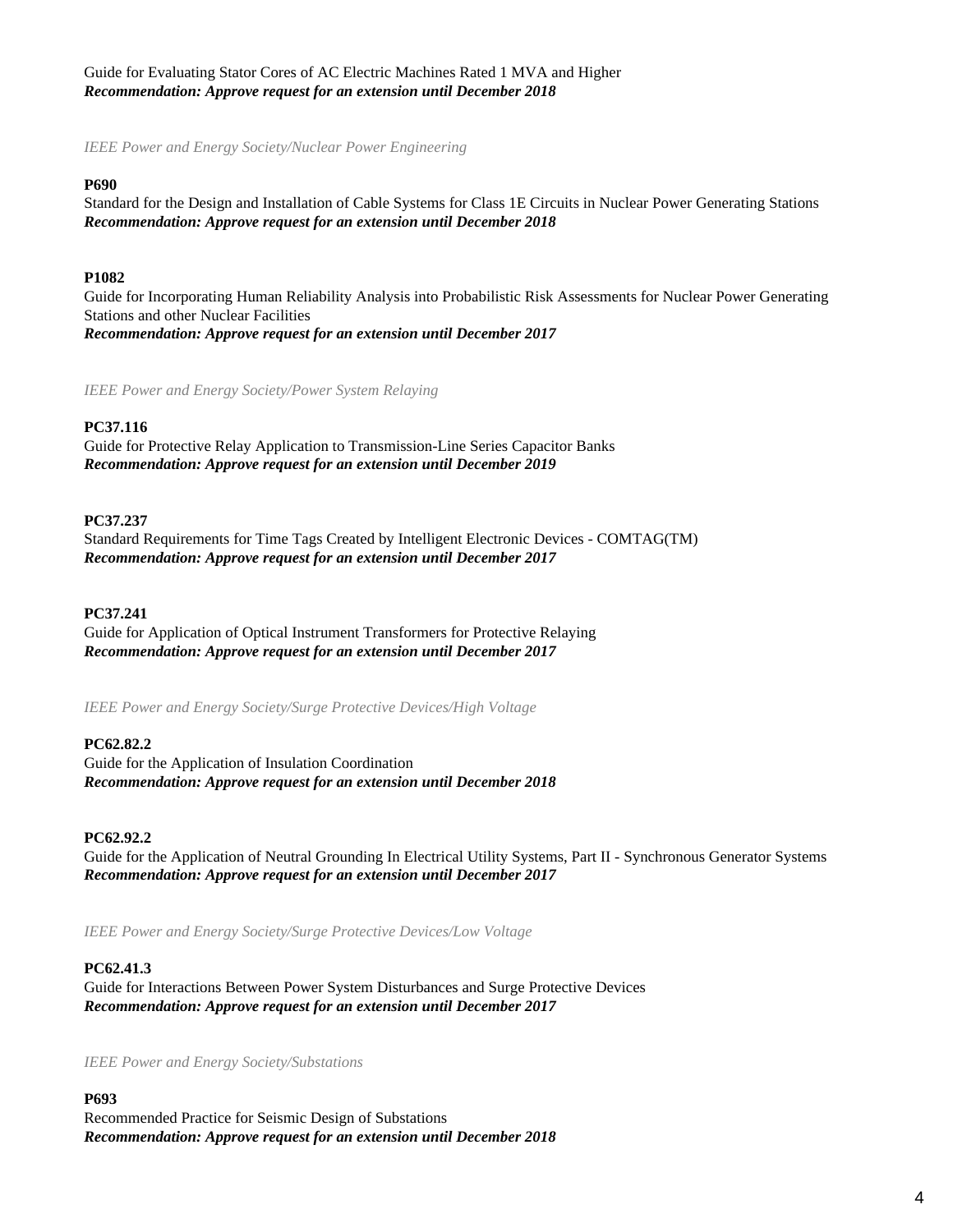### *IEEE Power and Energy Society/Switchgear*

# **PC37.06.1**

Recommended Practice for Preferred Ratings for High-Voltage (>1000 Volts) AC Circuit Breakers Designated Definite Purpose for Fast Transient Recovery Voltage Rise Times *Recommendation: Approve request for an extension until December 2017*

# **C37.20.7**

Guide for Testing Switchgear Rated 38 kV or Below for Internal Arcing Faults *Recommendation: Approve request for an extension until December 2018*

#### **PC37.30.3**

Standard Requirements for High Voltage Interrupter Switches, Interrupters, or Interrupting Aids Used On or Attached To Switches Rated for Alternating Currents Above 1000 Volts *Recommendation: Approve request for an extension until December 2017*

#### **PC37.30.4**

Standard for Test Code for Switching and Fault Making Tests for High Voltage Interrupter Switches, Interrupters or Interrupting Aids Used On or Attached To Switches Rated for Alternating Currents Above 1000 Volts. *Recommendation: Approve request for an extension until December 2018*

#### **PC37.60**

High-Voltage Switchgear and Controlgear - Part 111: Automatic Circuit Reclosers for Alternating Current Systems Up To and Including 38 kV *Recommendation: Approve request for an extension until December 2017*

**PC37.66**

Standard Requirements for Capacitor Switches for AC Systems (1 kV to 38 kV) *Recommendation: Approve request for an extension until December 2018*

# **PC37.100.2**

Standard for Common Requirements for Testing of AC Capacitance Current Switching Devices Over 1000 V *Recommendation: Conditionally approve request for an extension until December 2017; contingent upon changing the request to a one-year extension.*

*IEEE Power and Energy Society/Transformers*

#### **P1276**

Guide for the Application of High-Temperature Insulation Materials in Liquid-Immersed Distribution, Power and Regulating Transformers *Recommendation: Approve request for an extension until December 2018*

#### **PC57.12.20**

Standard for Overhead-Type Distribution Transformers 500 kVA and Smaller: High Voltage, 34 500 V and Below; Low Voltage, 7970/13 800Y V and Below *Recommendation: Approve request for an extension until December 2017*

#### **PC57.12.39**

Standard Requirements for Distribution Transformer Tank Pressure Coordination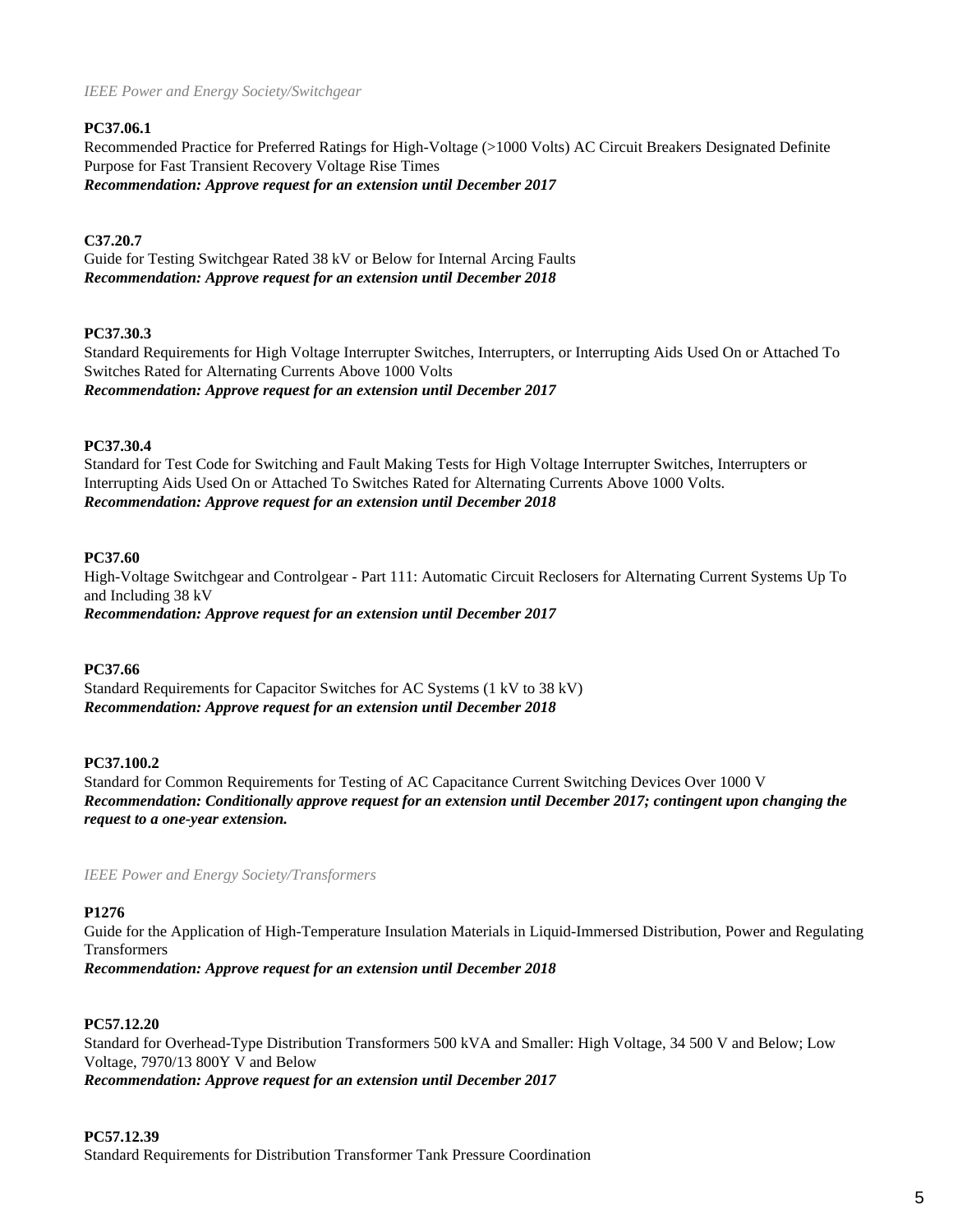*Recommendation: Approve request for an extension until December 2017*

# **PC57.13.7**

Standard for Current Transformers with a Maximum mA Secondary Current of 250 mA *Recommendation: Approve request for an extension until December 2017*

# **PC57.120**

Guide for Loss Evaluation of Distribution and Power Transformers and Reactors *Recommendation: Approve request for an extension until December 2017*

# **PC57.158**

Guide for the Application of Tertiary and Stabilizing Windings in Power Transformers *Recommendation: Approve request for an extension until December 2018*

*IEEE-SASB Coordinating Committees/SCC20 - Test and Diagnosis for Electronic Systems*

# **P1671.1**

Standard for Automatic Test Markup Language (ATML) Test Description *Recommendation: Approve request for an extension until December 2017*

# **P1671.3**

Standard for Automatic Test Markup Language (ATML) Unit Under Test (UUT) Description *Recommendation: Approve request for an extension until December 2017*

*IEEE-SASB Coordinating Committees/SCC39 - International Committee on Electromagnetic Safety*

# **P62704-1**

Standard for Determining the Peak Spatial Average Specific Absorption Rate (SAR) in the Human Body from Wireless Communications Devices, 30 MHz - 6 GHz Part 1: General Requirements for Using the Finite Difference Time Domain (FDTD) Method for SAR Calculations

*Recommendation: Approve request for an extension until December 2017*

# **P62704-2**

Standard for Determining the Peak Spatial Average Specific Absorption Rate (SAR) in the Human Body from Wireless Communications Devices, 30 MHz - 6 GHz Part 2: Specific Requirements for Finite Difference Time Domain (FDTD) Modelling of Exposure from Vehicle Mounted Antennas *Recommendation: Approve request for an extension until December 2017*

# **New PARs**

*IEEE-SA Board of Governors/Corporate Advisory Group*

**P1858-2016/Cor 1** Standard for Camera Phone Image Quality (CPIQ) - Corrigendum 1 *Recommendation: Approve new PAR until December 2020*

**P2755** Guide to Terms and Concepts in Intelligent Process Automation *Recommendation: Approve new PAR until December 2020 (6 in favor, 3 opposed)*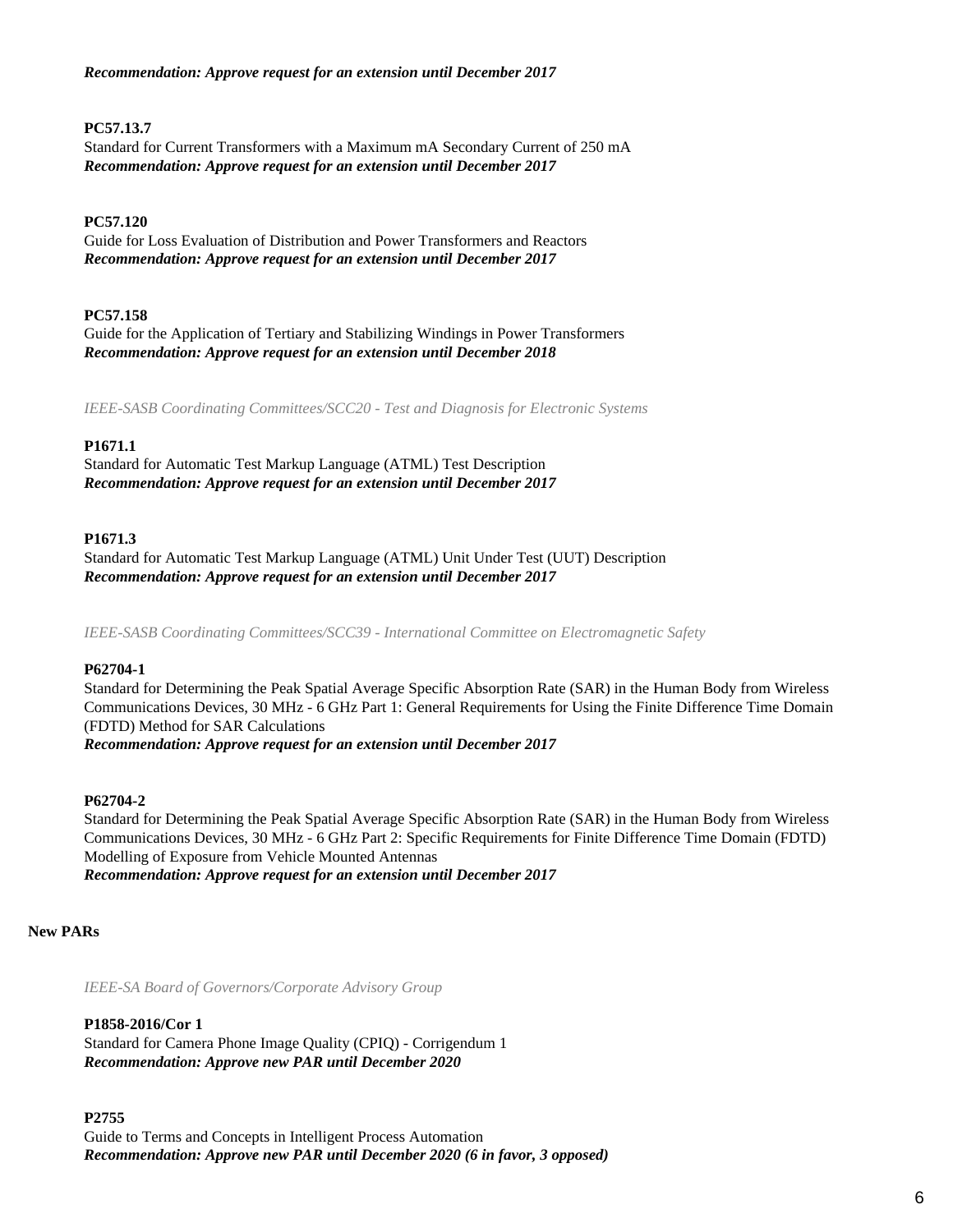*IEEE Computer Society/LAN/MAN Standards Committee*

# **P802.3cg**

Standard for Ethernet Amendment: Physical Layer Specifications and Management Parameters for 10 Mb/s Operation over Single Balanced Twisted-pair Cabling and Associated Power Delivery *Recommendation: Approve new PAR until December 2020*

# **P802.11ba**

Standard for Information Technology--Telecommunications and Information Exchange Between Systems Local and Metropolitan Area Networks--Specific Requirements Part 11: Wireless LAN Medium Access Control (MAC) and Physical Layer (PHY) Specifications Amendment: Wake-up radio operation *Recommendation: Approve new PAR until December 2020*

# **P802.19.2**

Recommended Practice for Local and Metropolitan Area Networks - Part 19: Coexistence of Unlicensed Wireless Systems in a Vehicular Environment *Recommendation: Approve new PAR until December 2020*

*IEEE Computer Society/Software & Systems Engineering Standards Committee*

# **P1012-2016/Cor 1**

Standard for System, Software and Hardware Verification and Validation - Corrigendum 1 *Recommendation: Approve new PAR until December 2020*

**P7002** Data Privacy Process *Recommendation: Approve new PAR until December 2020*

*IEEE Computer Society/Standards Activities Board*

# **P3333.3**

Head Mounted Display (HMD) Based 3D Content Motion Sickness Reducing Technology *Recommendation: Approve new PAR until December 2020*

*IEEE Computer Society/Test Technology*

# **P1687.1**

Standard for the Application of Interfaces and Controllers to Access 1687 IJTAG Networks Embedded Within Semiconductor Devices *Recommendation: Approve new PAR until December 2020*

*IEEE Consumer Electronics Society/Standards Committee*

# **P2048.1**

Standard for Virtual Reality and Augmented Reality: Device Taxonomy and Definitions *Recommendation: Approve new PAR until December 2020*

# **P2048.2**

Standard for Virtual Reality and Augmented Reality: Immersive Video Taxonomy and Quality Metrics *Recommendation: Approve new PAR until December 2020*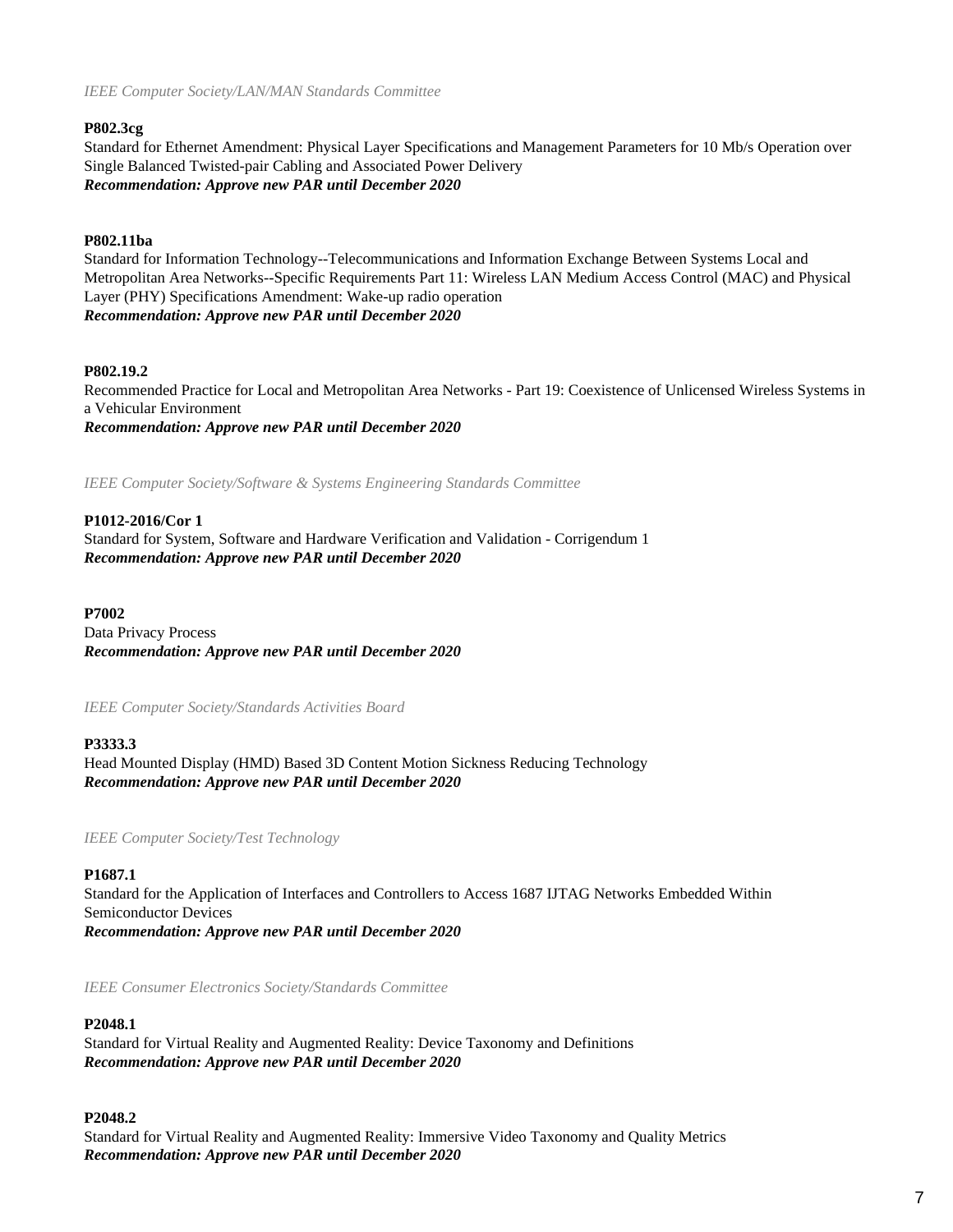### **P2048.3**

Standard for Virtual Reality and Augmented Reality: Immersive Video File and Stream Formats *Recommendation: Approve new PAR until December 2020*

#### **P2048.4**

Standard for Virtual Reality and Augmented Reality: Person Identity *Recommendation: Approve new PAR until December 2020*

### **P2048.5**

Standard for Virtual Reality and Augmented Reality: Environment Safety *Recommendation: Approve new PAR until December 2020*

*IEEE Communications Society/Standards Development Board*

#### **P1922.1**

Standard for a method for calculating anticipated emissions caused by virtual machine migration and placement *Recommendation: Approve new PAR until December 2020*

#### **P1922.2**

Standard for a method to calculate near real-time emissions of information and communication technology infrastructure *Recommendation: Approve new PAR until December 2020*

#### **P1923.1**

Standard for computation of energy efficiency upper bound for apparatus processing communication signal waveforms *Recommendation: Approve new PAR until December 2020*

#### **P1924.1**

Recommended practice for developing energy efficient power-proportional digital architectures *Recommendation: Approve new PAR until December 2020*

#### **P1925.1**

Standard for Energy Efficient Dynamic Line Rate Transmission System *Recommendation: Approve new PAR until December 2020*

#### **P1926.1**

Standard for a Functional Architecture of Distributed Energy Efficient Big Data Processing *Recommendation: Approve new PAR until December 2020*

#### **P1927.1**

Standard for Services Provided by the Energy-efficient Orchestration and Management of Virtualized Distributed Data Centers Interconnected by a Virtualized Network *Recommendation: Approve new PAR until December 2020*

#### **P1928.1**

Standard for a Mechanism for Energy Efficient Virtual Machine Placement *Recommendation: Approve new PAR until December 2020*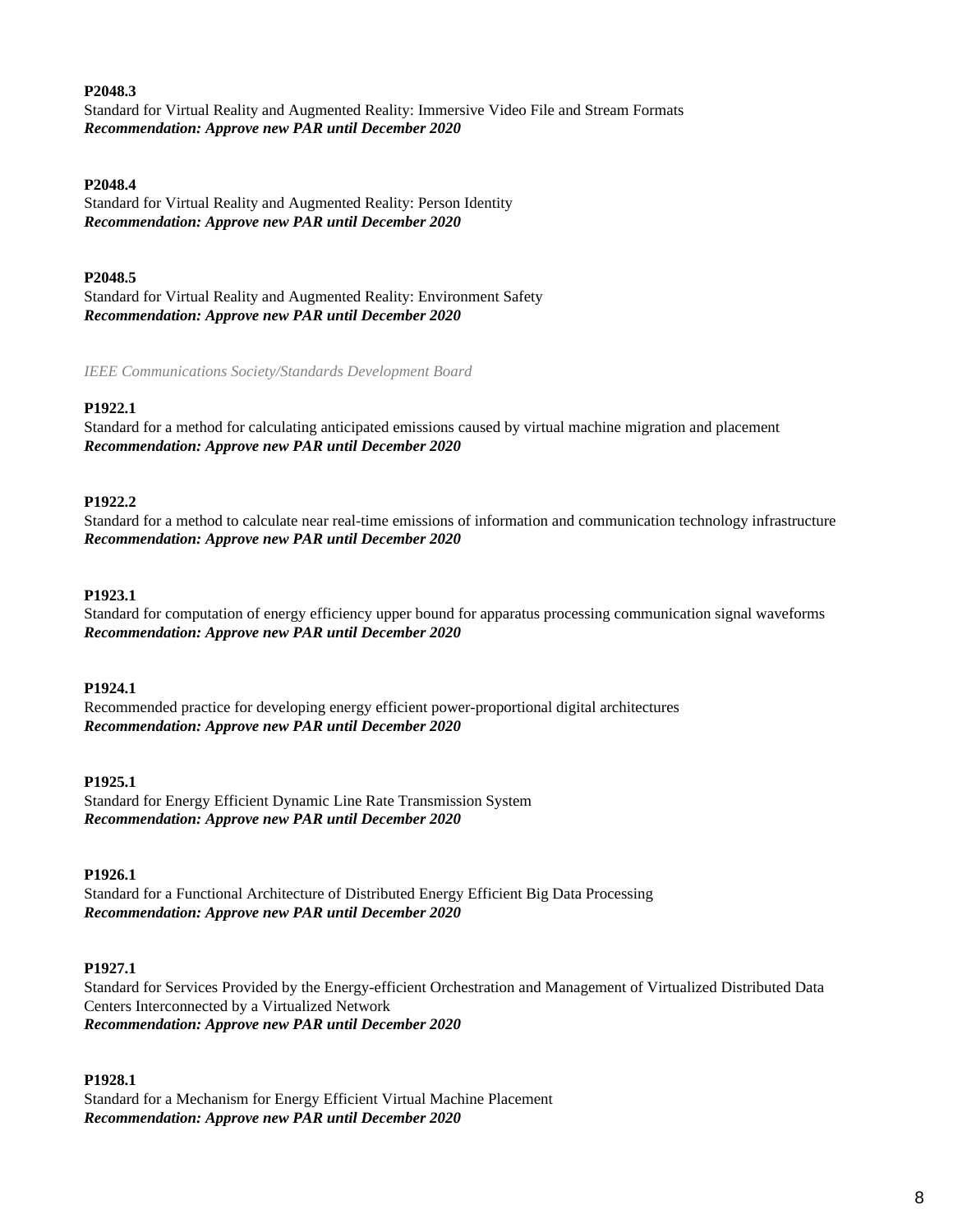#### **P1929.1**

An Architectural Framework for Energy Efficient Content Distribution *Recommendation: Approve new PAR until December 2020*

#### **P1930.1**

Recommended Practice for Software Defined Networking (SDN) based Middleware for Control and Management of Wireless Networks *Recommendation: Approve new PAR until December 2020*

#### **P1931.1**

Standard for an Architectural Framework for Real-time Onsite Operations Facilitation (ROOF) for the Internet of Things *Recommendation: Approve new PAR until December 2020*

*IEEE Industry Applications Society/Petroleum & Chemical Industry*

#### **P841.1**

Standard for Process Industry--IE3, Severe-Duty, IP 56 Squirrel Cage Induction Motors--Up to and Including 370 kW *Recommendation: Approve new PAR until December 2020*

*IEEE Industry Applications Society/Technical Books Coordinating Committee*

#### **P3001.9**

Recommended Practice for the Design of Power Systems Supplying Lighting Systems in Commercial and Industrial Facilities *Recommendation: Approve new PAR until December 2020*

*IEEE Instrumentation and Measurement Society/TC9 - Sensor Technology*

#### **P1451-99**

Standard for Harmonization of Internet of Things (IoT) Devices and Systems *Recommendation: Approve new PAR until December 2020*

*IEEE Instrumentation and Measurement Society/TC41 - Traffic Enforcement Technologies*

#### **P2450**

Standard for the Performance of Down-the-Road Radar Used in Traffic Speed Measurements *Recommendation: Approve new PAR until December 2020*

*IEEE Power and Energy Society/Energy Development & Power Generation*

#### **P665**

Guide for Generating Station Grounding *Recommendation: Approve new PAR until December 2020*

*IEEE Power and Energy Society/Power System Instrumentation and Measurements*

#### **P510**

Guide for Electrical Safety in High-Voltage Testing *Recommendation: Approve new PAR until December 2020*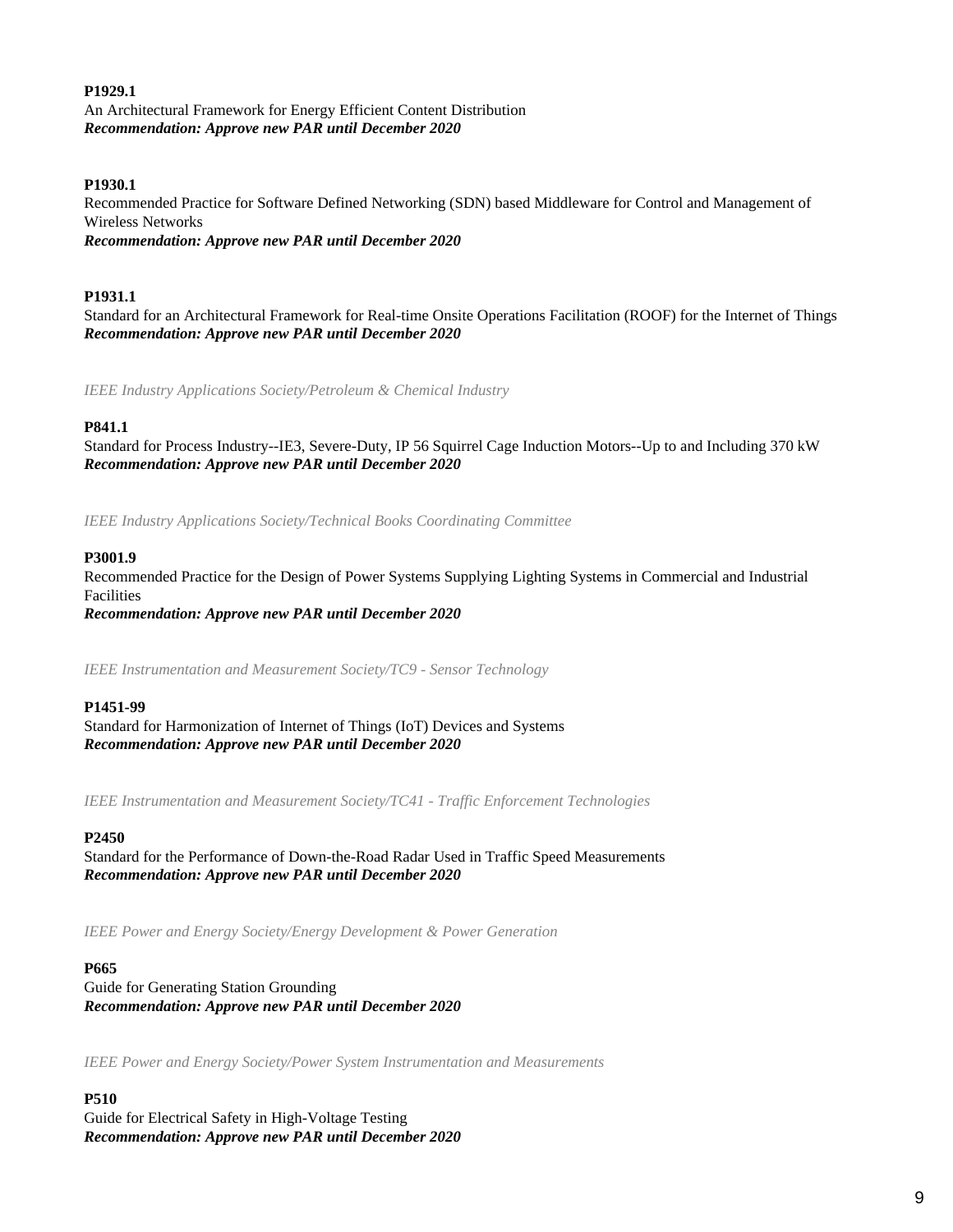*IEEE Power and Energy Society/Smart Buildings, Loads and Customer Systems*

# **P825**

Guide for Interoperability of Transactive Energy Systems with Electric Power Infrastructure (Building the Enabling Network for Distributed Energy Resources) *Recommendation: Approve new PAR until December 2020*

*IEEE Power and Energy Society/Surge Protective Devices/Low Voltage*

### **PC62.220** Guide for the Application of Surge Protective Devices for the Smart Grid *Recommendation: Approve new PAR until December 2020*

*IEEE Power and Energy Society/Transformers*

**P60214-1-57-131** Standard Requirements for Tap Changers *Recommendation: Approve new PAR until December 2020*

#### *IEEE Reliability Society/IEEE Reliability*

# **P1467**

Standard for Reliability Growth *Recommendation: Conditionally approve new PAR until December 2020; contingent upon swapping current Scope and Purpose with each other*

*IEEE-SASB Coordinating Committees/SCC39 - International Committee on Electromagnetic Safety*

# **P1528.5**

Recommended Practice for Determining the Power Density of the Electromagnetic Field Associated with Human Exposure to Mobile Devices and Network Equipment Operating Between 6 GHz and 100 GHz *Recommendation: Approve new PAR until December 2020*

*IEEE Vehicular Technology Society/Intelligent Transportation Systems*

# **P1609.2.1**

Wireless Access in Vehicular Environments (WAVE) --Certificate Management Interfaces for End-entities *Recommendation: Approve new PAR until December 2020*

# **P7001**

Transparency of Autonomous Systems *Recommendation: Approve new PAR until December 2020*

# **PARs for the Revision of Standards**

*IEEE Antennas and Propagation Society/Antennas and Propagation Standards Committee*

# **P356**

Guide for Measurements of Electromagnetic Properties of Earth Media *Recommendation: Approve PAR for the revision of a standard until December 2020*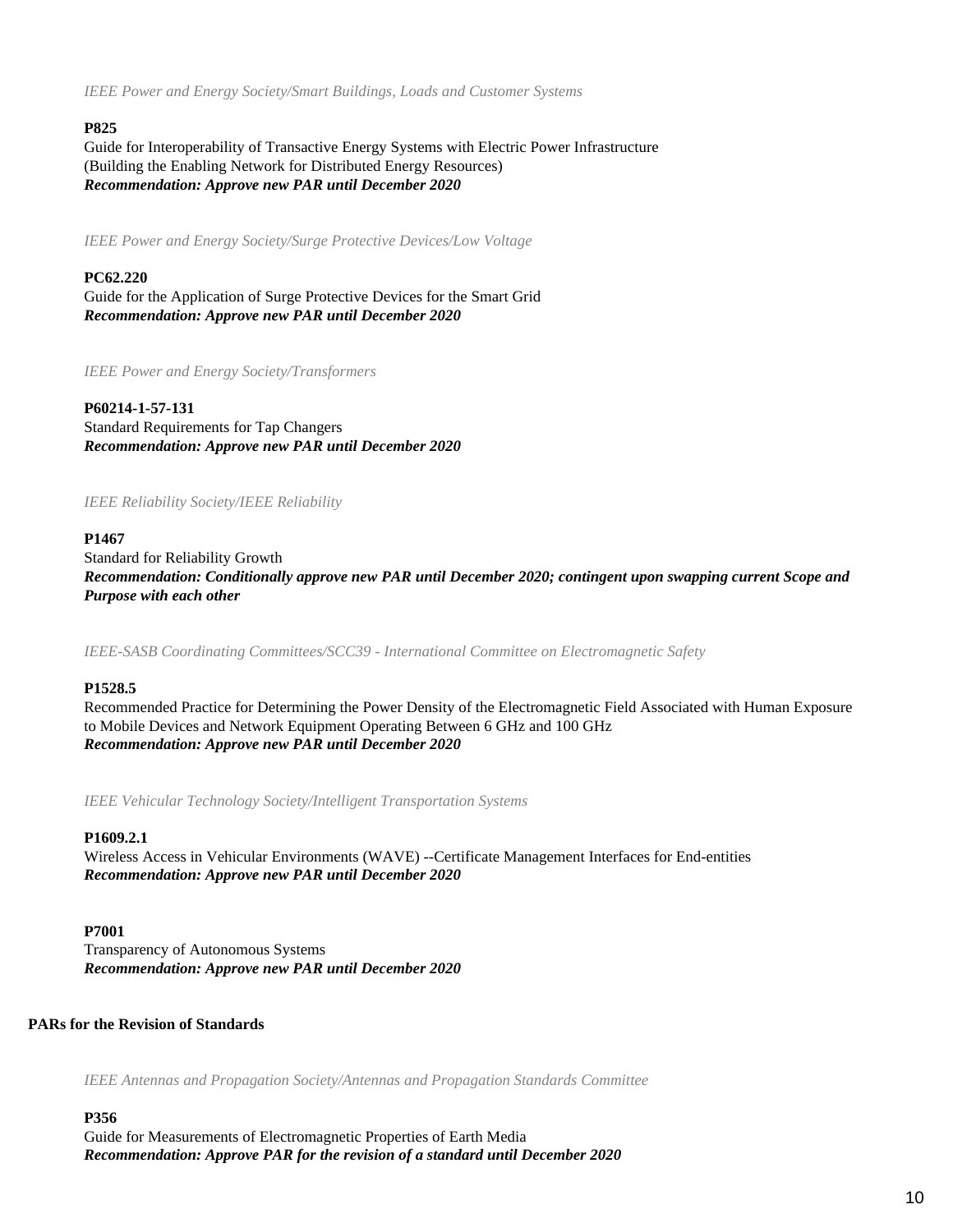# **P1858**

# Standard for Camera Phone Image Quality (CPIQ) *Recommendation: Approve PAR for the revision of a standard until December 2020*

*IEEE Computer Society/Software & Systems Engineering Standards Committee*

# **P16085**

ISO/IEC 16085:2006, Standard for Software Engineering - Software Life Cycle Processes - Risk Management *Recommendation: Approve PAR for the revision of a standard until December 2020*

# **P20000-1**

Information Technology -- Service Management -- Part 1: Service Management System Requirements *Recommendation: Approve PAR for the revision of a standard until December 2020*

# **P24748-1**

Systems and Software Engineering - Life Cycle Management - Part 1: Guidelines for Life Cycle Management (P24748-1) *Recommendation: Approve PAR for the revision of a standard until December 2020*

# **P24748-2**

Systems and Software Engineering-- Life Cycle Management-- Part 2: Guidelines for the Application of ISO/IEC/IEEE 15288 (System Life Cycle Processes) (P24748-2) *Recommendation: Approve PAR for the revision of a standard until December 2020*

# **P26515**

Systems and Software Engineering -- Developing Information for Users in an Agile Environment *Recommendation: Approve PAR for the revision of a standard until December 2020*

# **P29148**

ISO/IEC/IEEE International Standard - Systems and Software Engineering -- Life Cycle Processes --Requirements Engineering *Recommendation: Approve PAR for the revision of a standard until December 2020*

*IEEE Industry Applications Society/Petroleum & Chemical Industry*

# **P1580**

Recommended Practice for Marine Cable for Use on Shipboard and Fixed or Floating Facilities *Recommendation: Approve PAR for the revision of a standard until December 2020*

*IEEE Power and Energy Society/Energy Development & Power Generation*

# **P1050**

Guide for Instrumentation and Control Equipment Grounding in Generating Stations *Recommendation: Approve PAR for the revision of a standard until December 2020*

*IEEE Power and Energy Society/Electric Machinery*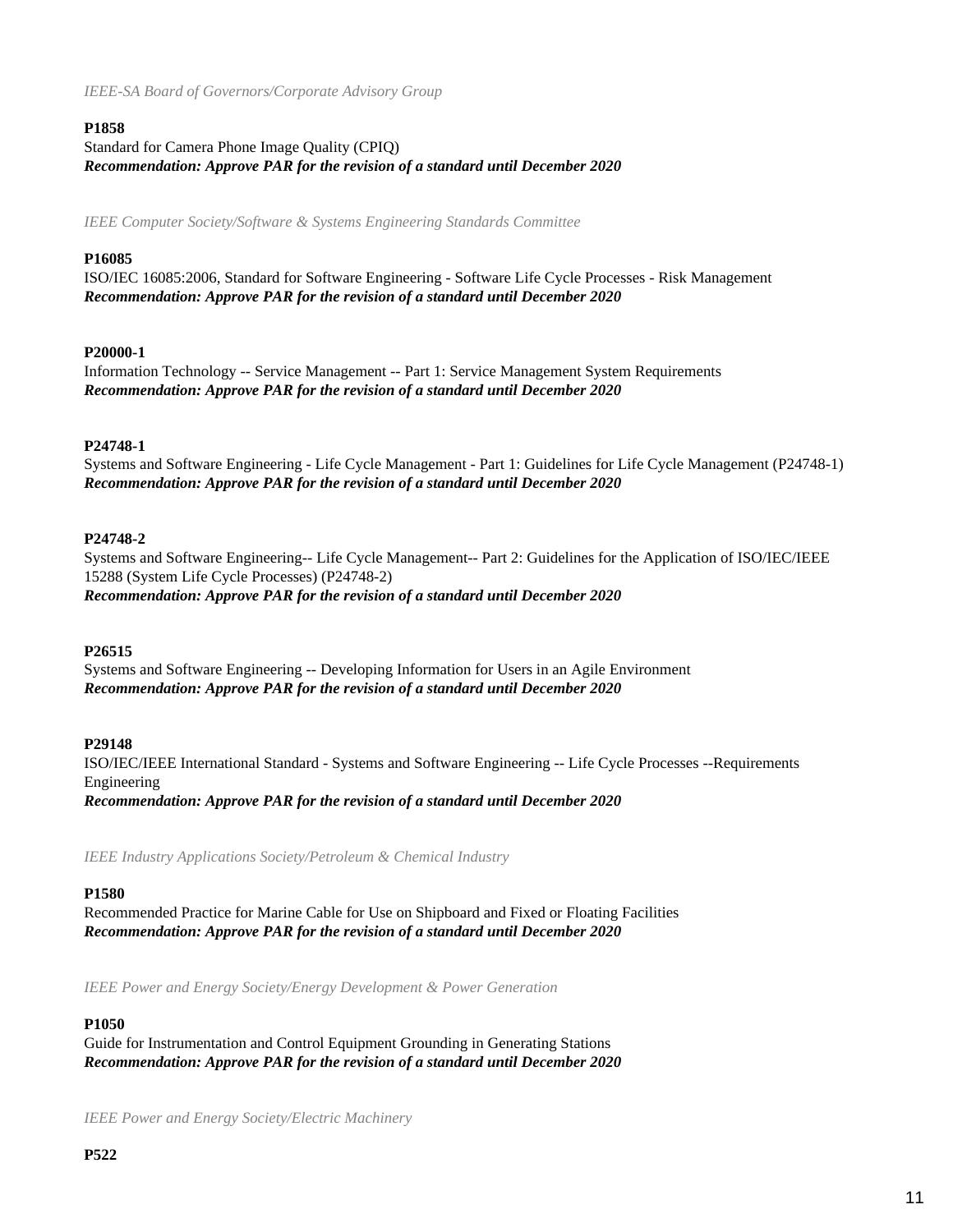Guide for Testing Turn Insulation of Form-Wound Stator Coils for Alternating-Current Electric Machines *Recommendation: Approve PAR for the revision of a standard until December 2020*

*IEEE Power and Energy Society/Insulated Conductors*

#### **P495**

Guide for Testing Faulted Circuit Indicators *Recommendation: Approve PAR for the revision of a standard until December 2020*

### **P1120**

Guide for the Planning, Design, Installation, and Repair of Submarine Power Cable Systems *Recommendation: Approve PAR for the revision of a standard until December 2020*

*IEEE Power and Energy Society/Surge Protective Devices/High Voltage*

#### **PC62.21**

Guide for the Application of Surge Voltage Protective Equipment on AC Rotating Machinery 1000 Volts and Greater *Recommendation: Approve PAR for the revision of a standard until December 2020*

*IEEE Power and Energy Society/Substations*

#### **P1240**

Guide for the Evaluation of the Reliability of HVDC Converter Stations *Recommendation: Approve PAR for the revision of a standard until December 2020*

#### **P1378**

Guide for Commissioning High-Voltage Direct-Current (HVDC) Converter Stations and Associated Transmission Systems *Recommendation: Approve PAR for the revision of a standard until December 2020*

*IEEE Power and Energy Society/Switchgear*

**P62271-37-013** IEEE/IEC International Standard for High-Voltage Switchgear and Controlgear -- Part 37-013: Alternating-Current Generator Circuit-Breakers *Recommendation: Approve PAR for the revision of a standard until December 2020*

*IEEE-SASB Coordinating Committees/SCC20 - Test and Diagnosis for Electronic Systems*

#### **P1636.1**

Standard for Software Interface for Maintenance Information Collection and Analysis (SIMICA): Exchanging Test Results and Session Information via the eXtensible Markup Language (XML) *Recommendation: Approve PAR for the revision of a standard until December 2020*

#### **P1641**

Standard for Signal and Test Definition *Recommendation: Approve PAR for the revision of a standard until December 2020*

*IEEE-SASB Coordinating Committees/SCC39 - International Committee on Electromagnetic Safety*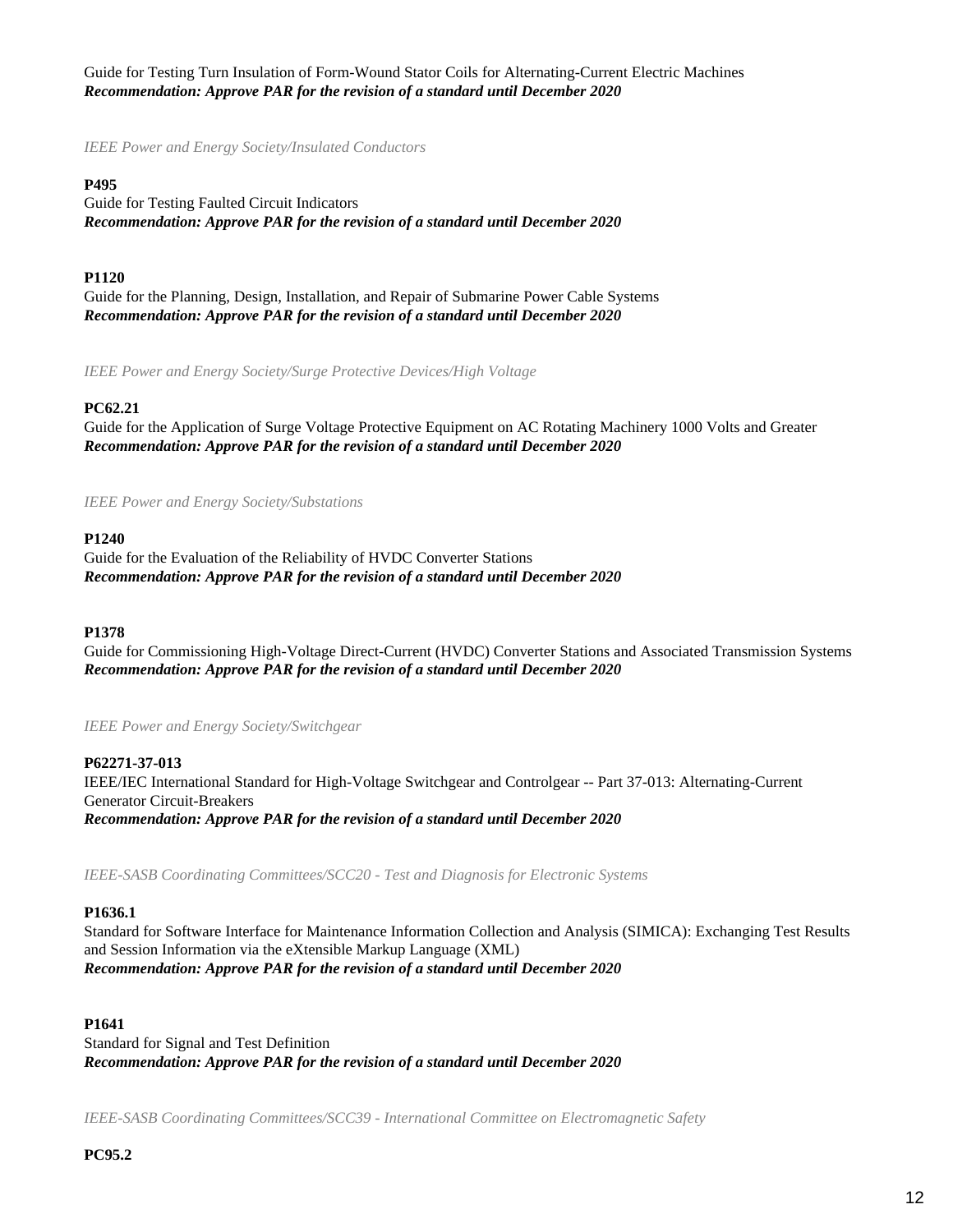# Standard for Radio-Frequency Energy and Current-Flow Symbols *Recommendation: Defer PAR for the revision of a standard until the January NesCom meeting*

*IEEE Vehicular Technology Society/Rail Transportation Standards Committee*

# **P1474.1**

Standard for Communications-Based Train Control (CBTC) Performance and Functional Requirements *Recommendation: Defer PAR for the revision of a standard until the January NesCom meeting*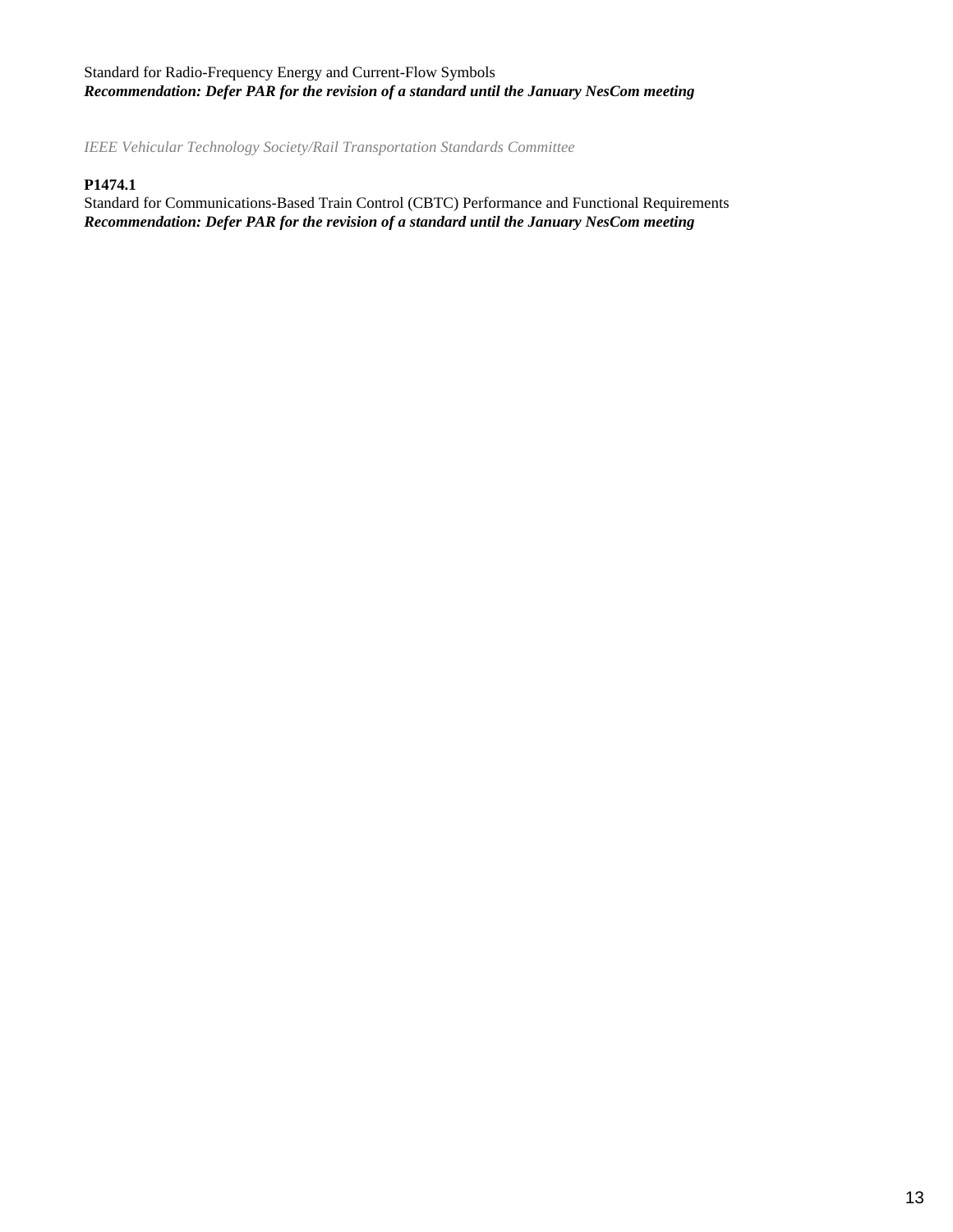PARS FOR ADMINISTRATIVE WITHDRAWAL – DECEMBER 2016

# **P1875** (BTS/RFTech)

Recommended Practice for Method of Measurement for Passive Intermodulation for Digital Television and FM In-Band-On-Channel Transmission Components (New PAR)

# **P1009** (C/S2ESC)

Standard for the Archstie Programming Language (New PAR)

# **P1723** (C/S2ESC)

Standard for a Service-Oriented Architecture (SOA) Reference Architecture (New PAR)

# **P2030.4** (C/S2ESC)

Guide for Control and Automation Installations Applied to the Electric Power Infrastructure

(New PAR)

# **P11073-10423** (EMB/11073)

Standard for Health informatics -Personal health device communication - Device specialization - Sleep Monitor (New PAR)

# **P11073-10471a** (EMB/11073)

IEEE Health informatics-Personal health device communication Part 10471: Device specialization-Independent living activity hub Amendment (New PAR)

# **P11073-10302-1** (EMB/11073)

Health informatics - Point-of-care medical device communication - Part 10302-1: Device Specialization - Physiologic monitor, General (New PAR)

# **P11073-10303-1** (EMB/11073)

Health informatics - Point-of-care medical device communication - Part 10303-1: Device Specialization - Ventilator, General (New PAR)

# **P11073-20201** (EMB/11073)

Health informatics -- Point-of-care medical device communication -- Part 20201: Application profile -- Polling mode (New PAR)

# **P11073-20202** (EMB/11073)

Health informatics -- Point-of-care medical device communication -- Part 20202: Application profile -- Baseline asynchronous mode